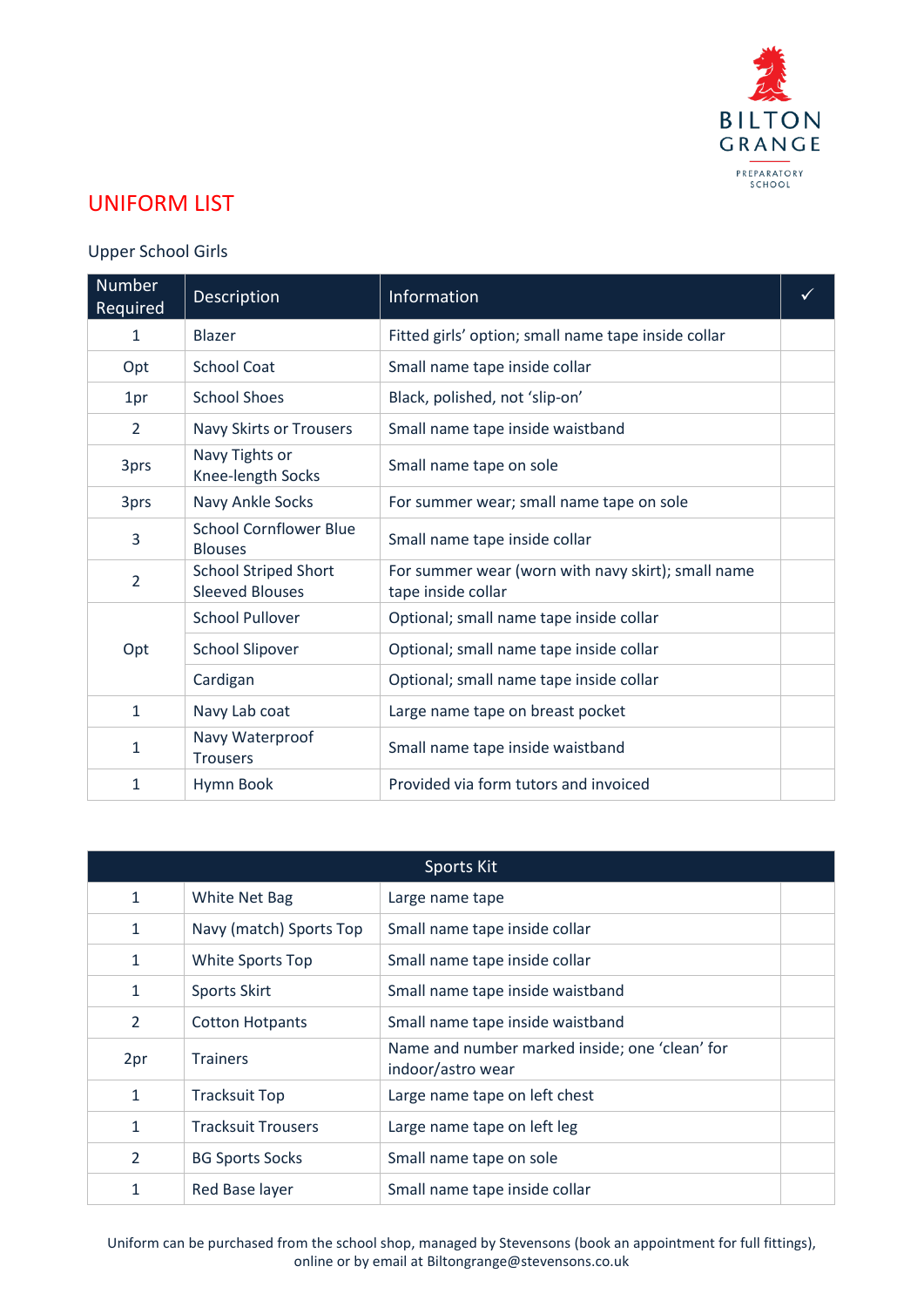| 1              | Navy Swim Suit           | Large name tape on left leg               |  |
|----------------|--------------------------|-------------------------------------------|--|
| 1              | Microfibre Towel         | Large name tape top left corner           |  |
| 1              | <b>Section Shirt</b>     | Small name tape inside collar             |  |
| $\overline{2}$ | White Ankle Socks        | Small name tape inside top rim or on sole |  |
| 1              | <b>Hockey Shinguards</b> | Name and number marked                    |  |
| 1              | Mouthguard               | Name and number marked on case            |  |
| 1              | <b>Hockey Stick</b>      | Name and number marked                    |  |
| 1              | Swim Goggles & Cap       | Name and number marked                    |  |

| <b>Optional Items</b>   |  |
|-------------------------|--|
| Navy Peaked Cap         |  |
| <b>BG Water Bottle</b>  |  |
| BG Pencil Case          |  |
| Sports Hoody            |  |
| Sports Holdall          |  |
| <b>Wellington Boots</b> |  |

All items listed except footwear (which may be purchased from any suitable retailer) are available from the school shop. Any items purchased elsewhere must be of identical colour, shape and pattern.

Nametapes can be ordered from the school shop, or online at stevensons.co.uk. Please order girls' nametapes in red. The format for small name tapes should read: Initials surname number, for example JB SMITH 99, and for large name tapes it is initials and number, for example JBS 99. Please buy both the large format (we recommend 1 pack of 20) and smaller (1 pack of 72) standard version.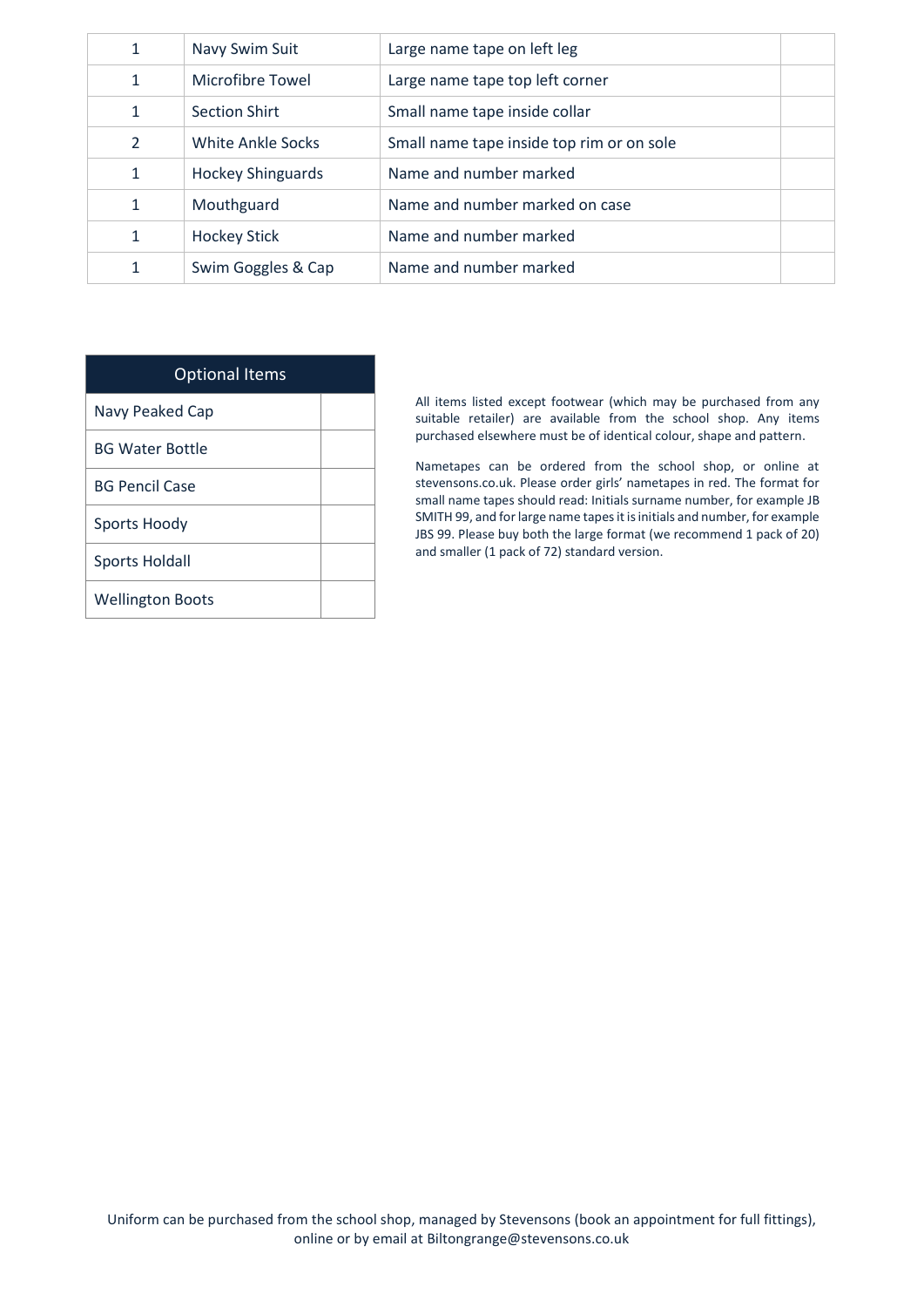

## UNIFORM LIST

## Upper School Boys

| <b>Number</b><br>Required | Description                        | Information                                                                    |  |
|---------------------------|------------------------------------|--------------------------------------------------------------------------------|--|
| 1                         | <b>Blazer</b>                      | Small name tape inside collar                                                  |  |
| Opt                       | <b>School Coat</b>                 | Small name tape inside collar                                                  |  |
| 1pr                       | <b>School Shoes</b>                | Black, polished, not 'slip-on'                                                 |  |
| $\overline{2}$            | <b>Navy Trousers</b>               | Small name tape inside waistband                                               |  |
| Opt                       | Navy Bermuda Shorts                | Optional for summer wear; small name tape inside<br>waistband                  |  |
| 3                         | Navy Ankle Socks                   | Small name tape on sole                                                        |  |
| 3                         | <b>School Blue Shirts</b>          | long or short sleeved (recommended in summer) small<br>name tape inside collar |  |
|                           | <b>Red School Pullover</b>         | small name tape inside collar                                                  |  |
| Opt                       | Red School Slipover                | small name tape inside collar                                                  |  |
| $\mathbf{1}$              | School (or Prefect) Tie            | Small name tape on reverse                                                     |  |
| 1                         | Navy Lab coat                      | Large name tape on breast pocket                                               |  |
| $\mathbf{1}$              | Navy Waterproof<br><b>Trousers</b> | Small name tape inside waistband                                               |  |
| 1                         | Hymn Book                          | Provided via form tutors and invoiced                                          |  |

| Sports Kit     |                                    |                                         |  |
|----------------|------------------------------------|-----------------------------------------|--|
| 1              | White Net Bag                      | Large name tape                         |  |
| $\mathbf{1}$   | PE Bag                             | Large name tape                         |  |
| 1              | Navy Games Shirt                   | Small name tape inside collar           |  |
| $\mathbf{1}$   | <b>Red Games Shirt</b>             | Small name tape inside collar           |  |
| 1              | <b>Hooped Rugby Match</b><br>Shirt | Y8 only. Small name tape inside collar. |  |
| $\overline{2}$ | <b>Navy Rugby Shorts</b>           | Small name tape inside waistband        |  |
| 1              | Navy PE Shorts                     | Small name tape inside waistband        |  |
| 1              | Track top                          | Large name tape on left chest           |  |

Uniform can be purchased from the school shop, managed by Stevensons (book an appointment for full fittings), online or by email at [Biltongrange@stevensons.co.uk](mailto:Biltongrange@stevensons.co.uk)